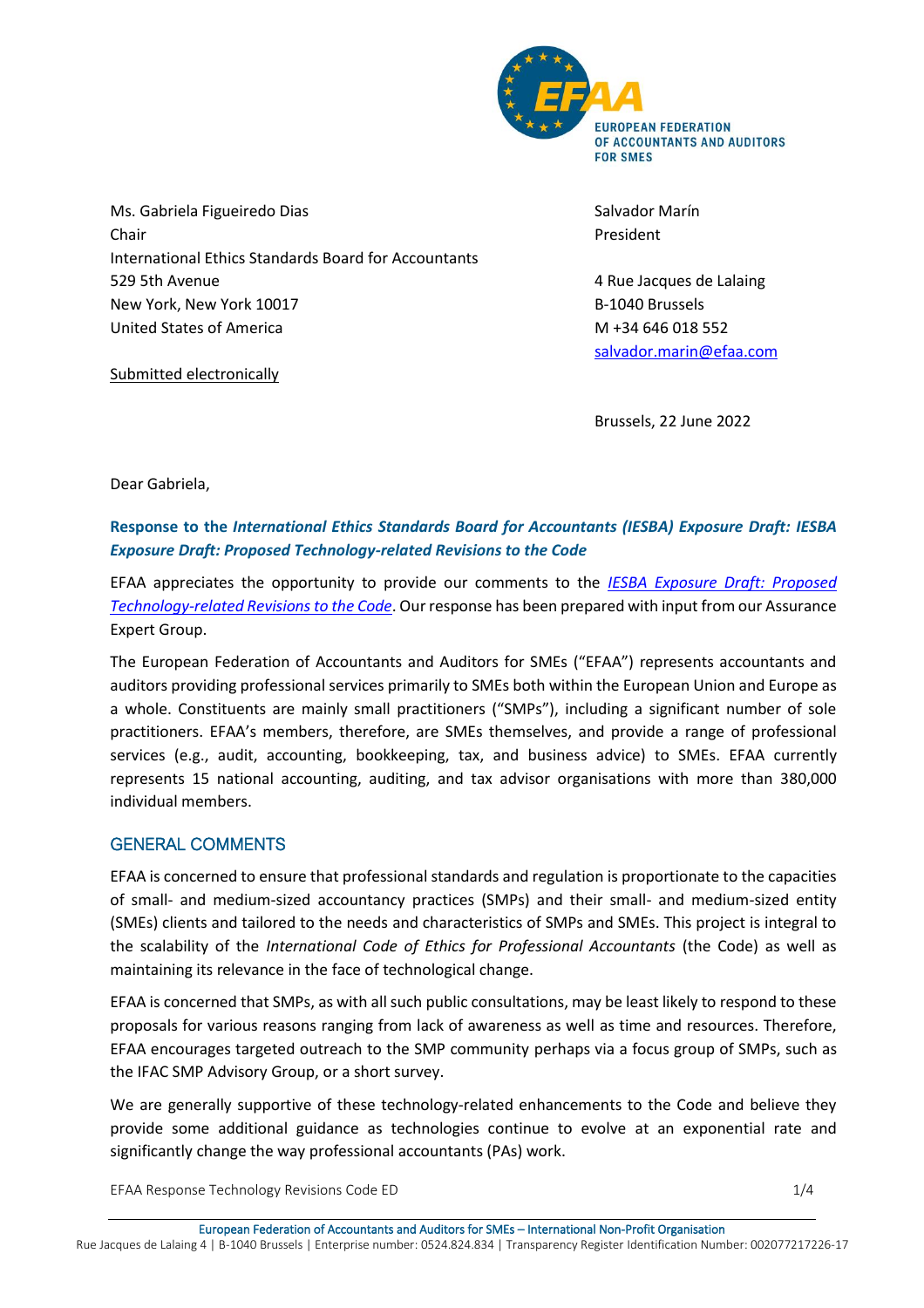

We do, however, have some concerns. We believe SMPs will find it especially challenging to determine the suitability of specific technologies. We also have some concerns on how this might apply to IT teams with PAs working in business (PAIB) as well as sole practitioners.

# QUESTIONS IN ED

#### **Technology-related Considerations When Applying the Conceptual Framework**

*1. Do you support the proposals which set out the thought process to be undertaken when considering whether the use of technology by a PA might create a threat to compliance with the fundamental principles in proposed paragraphs 200.6 A2 and 300.6 A2? Are there other considerations that should be included?*

We generally support the proposals.

While technology has always been present – since the days of the Abacus and before - but the pace of technological change seems to be exponential. The proposals, therefore, need to stand the test of time and anticipate changes impossible to predict. We believe they meet this test.

We wonder, however, whether these proposals also apply to IT teams with PAs working in business (PAIB). If they do, then we have some doubts as to whether PAIB will be able to implement them.

**Determining Whether the Reliance on, or Use of, the Output of Technology is Reasonable or Appropriate for the Intended Purpose**

*2. Do you support the proposed revisions, including the proposed factors to be considered, in relation to determining whether to rely on, or use, the output of technology in proposed paragraphs R220.7, 220.7 A2, R320.10 and 320.10 A2? Are there other factors that should be considered?*

We generally support the proposed revisions.

We believe, however, that given the limited technical resources and know how available to SMPs the proposed revised wording of R320.10, which requires PAs to determine whether a particular technology is appropriate for the intended purpose, will prove especially challenging. SMPs, unlike larger practices, will likely not have staff equipped to make this assessment.

## **Consideration of "Complex Circumstances" When Applying the Conceptual Framework**

*3. Do you support the proposed application material relating to complex circumstances in proposed paragraphs 120.13 A1 to A3?*

We generally support the proposed application material.

We are concerned, however, that the new material may introduce additional documentation requirements.

*4. Are you aware of any other considerations, including jurisdiction-specific translation considerations (see paragraph 25 of the explanatory memorandum), that may impact the proposed revisions?*

EFAA Response Technology Revisions Code ED 2/4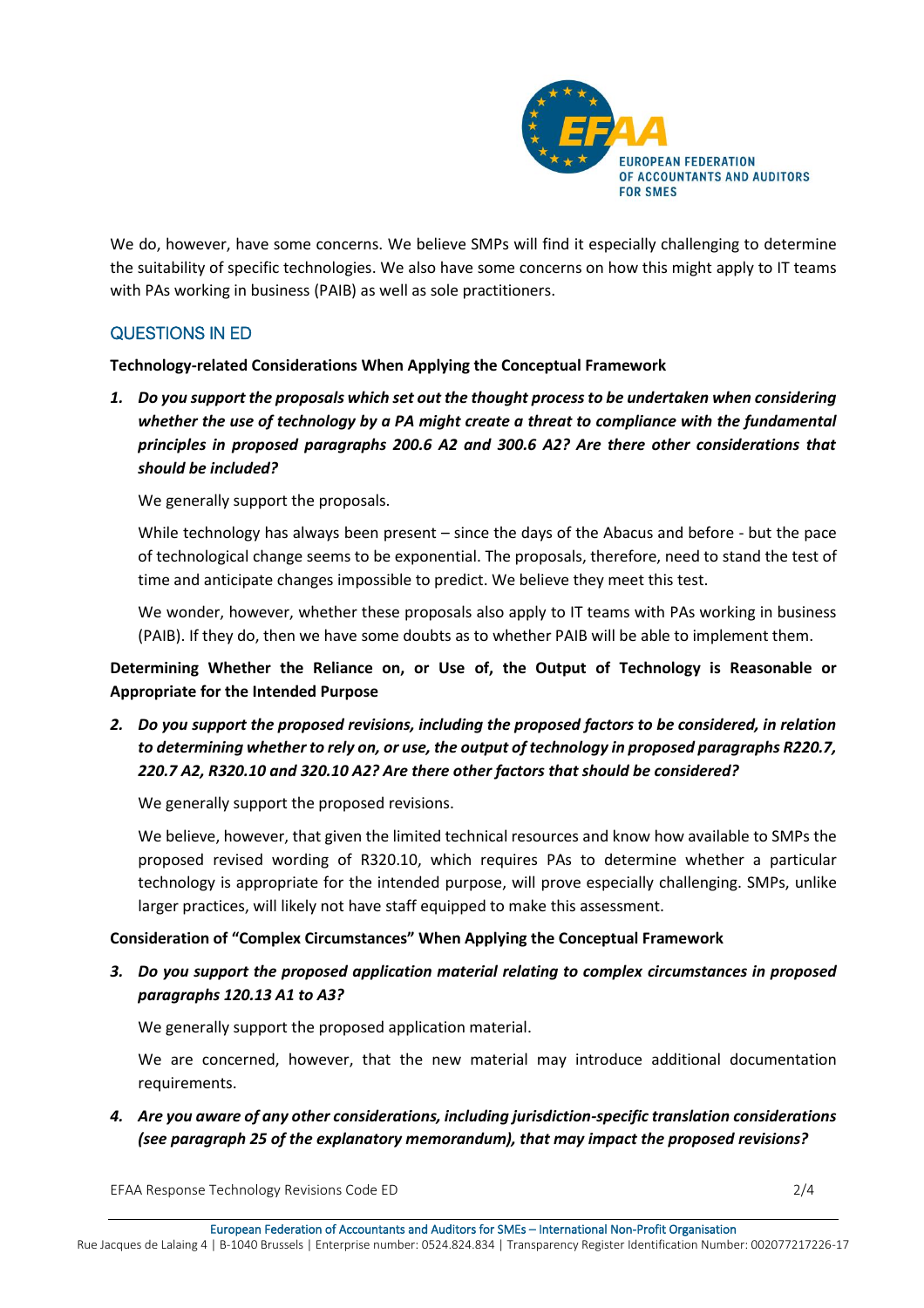

We are not aware of any other considerations that may impact the proposed revisions.

*5. Do you support the proposed revisions to explain the skills that PAs need in the digital age, and to enhance transparency in proposed paragraph 113.1 A1 and the proposed revisions to paragraph R113.3, respectively?*

We generally support the proposed revisions.

While we welcome the addition of interpersonal, communication and organizational skills we note that such skills have always been essential, and going forward may prove even more important, but they are not necessarily technology related. Furthermore, it ought to be recognized that PAs are not expected to be equally proficient in both sets of skills.

*6. Do you agree with the IESBA not to include additional new application material (as illustrated in paragraph 29 of the explanatory memorandum) that would make an explicit reference to standards of professional competence such as the IESs (as implemented through the competency requirements in jurisdictions) in the Code?*

We agree with not including any additional new application material.

#### **Confidentiality and Confidential Information**

*7. Do you support (a) the proposed revisions relating to the description of the fundamental principle of confidentiality in paragraphs 114.1 A1 and 114.1 A3; and (b) the proposed Glossary definition of "confidential information?"*

We support the proposed revisions and Glossary definition of "confidential information".

*8. Do you agree that "privacy" should not be explicitly included as a requirement to be observed by PAs in the proposed definition of "confidential information" in the Glossary because it is addressed by national laws and regulations which PAs are required to comply with under paragraphs R100.7 to 100.7 A1 of the Code (see sub-paragraph 36(c) of the explanatory memorandum)?*

We agree that "privacy" should not explicitly be included as a requirement.

#### **Independence (Parts 4A and 4B)**

*9. Do you support the proposed revisions to the International Independence Standards, including:*

*(a) The proposed revisions in paragraphs 400.16 A1, 601.5 A2 and A3 relating to "routine or mechanical" services.*

*(b) The additional proposed examples to clarify the technology-related arrangements that constitute a close business relationship in paragraph 520.3 A2. See also paragraphs 40 to 42 of the explanatory memorandum.*

*(c) The proposed revisions to remind PAs providing, selling, reselling, or licensing technology to an audit client to apply the NAS provisions in Section 600, including its subsections (see proposed paragraphs 520.7 A1 and 600.6).*

EFAA Response Technology Revisions Code ED 3/4